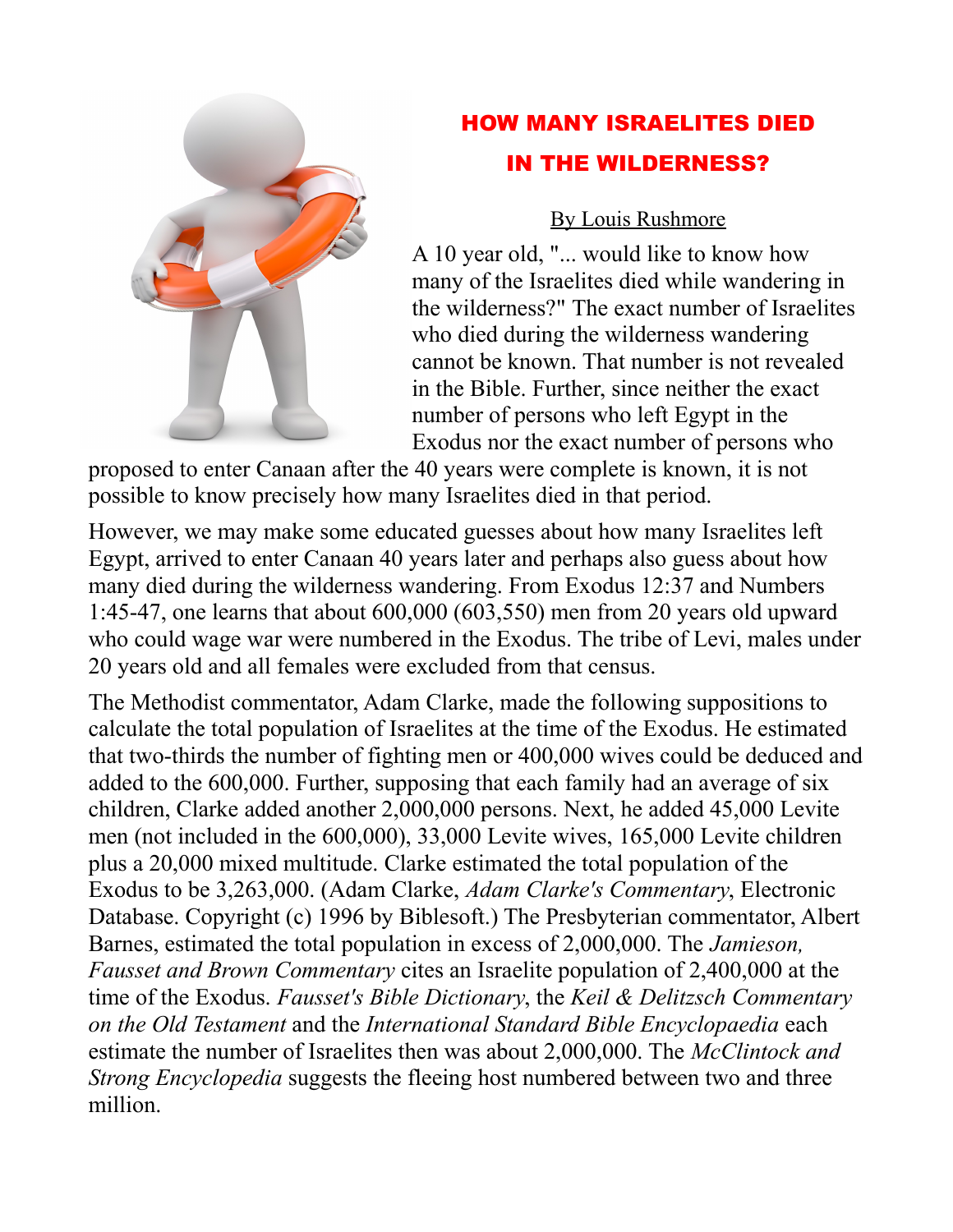After a series of rebellions against God by the Israelites, culminating in their refusal to enter Canaan, God refused to allow any of the present generation except Joshua and Caleb to enter Canaan -- 40 years later.

"Your carcases shall fall in this wilderness; and all that were numbered of you, according to your whole number, from twenty years old and upward, which have murmured against me, Doubtless ye shall not come into the land, concerning which I sware to make you dwell therein, save Caleb the son of Jephunneh, and Joshua the son of Nun. But your little ones, which ye said should be a prey, them will I bring in, and they shall know the land which ye have despised. But as for you, your carcases, they shall fall in this wilderness. And your children shall wander in the wilderness forty years, and bear your whoredoms, until your carcases be wasted in the wilderness. After the number of the days in which ye searched the land, even forty days, each day for a year, shall ye bear your iniquities, even forty years, and ye shall know my breach of promise" (Numbers 14:29-34; see also Numbers 32:11-13).

The entire adult population from 20 years old and upward with the exception of Joshua and Caleb were forbidden to enter Canaan and died in the wilderness. Borrowing from Clarke's figures, over 1,078,000 Israelites (600,000 men, 400,000 women, 45,000 Levite men, 33,000 Levite women, plus adults among the mixed multitude) died during the wilderness wandering over those 40 years. Many who were under 20 years old at the initial census who themselves rebelled against God later as adults or otherwise fell victim to the wilderness may have increased the number of dead.

A new generation, numbering 601,730 men 20 years old and up prepared to enter Canaan after the 40 years of wilderness wandering (Numbers 26:51). The number of the men of war was only 1,820 less after the 40 years than what it was when the Exodus began. The population, then, remained relatively constant over the 40-year period, though the adult generation that departed Egypt perished and was replaced with the subsequent generation of Israelites.

More important than the precise number of Israelites who perished in the wilderness wandering is the lesson that God intends for us to learn from those who fell in the wilderness. First Corinthians 10 and Hebrews 3 address those who died while rebelling against God in the Sinai Peninsula.

"Moreover, brethren, I would not that ye should be ignorant, how that all our fathers were under the cloud, and all passed through the sea; And were all baptized unto Moses in the cloud and in the sea; And did all eat the same spiritual meat; And did all drink the same spiritual drink: for they drank of that spiritual Rock that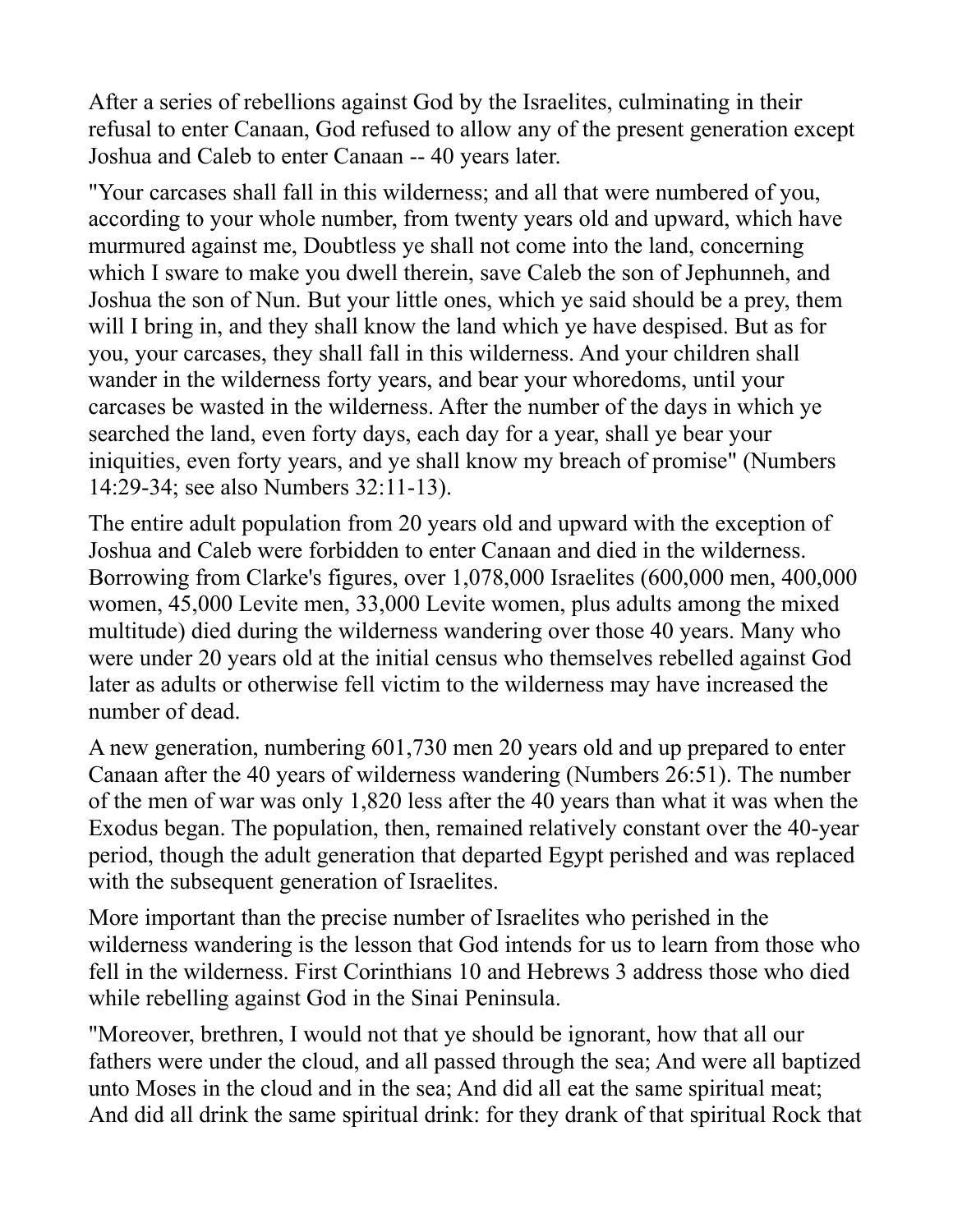followed them: and that Rock was Christ. But with many of them God was not well pleased: for they were overthrown in the wilderness. Now these things were our examples, to the intent we should not lust after evil things, as they also lusted. Neither be ye idolaters, as were some of them; as it is written, The people sat down to eat and drink, and rose up to play. Neither let us commit fornication, as some of them committed, and fell in one day three and twenty thousand. Neither let us tempt Christ, as some of them also tempted, and were destroyed of serpents. Neither murmur ye, as some of them also murmured, and were destroyed of the destroyer. Now all these things happened unto them for ensamples: and they are written for our admonition, upon whom the ends of the world are come. Wherefore let him that thinketh he standeth take heed lest he fall" (1 Corinthians 10:1-12).

"Harden not your hearts, as in the provocation, in the day of temptation in the wilderness: When your fathers tempted me, proved me, and saw my works forty years. Wherefore I was grieved with that generation, and said, They do alway err in their heart; and they have not known my ways. So I sware in my wrath, They shall not enter into my rest.) Take heed, brethren, lest there be in any of you an evil heart of unbelief, in departing from the living God. But exhort one another daily, while it is called To day; lest any of you be hardened through the deceitfulness of sin. For we are made partakers of Christ, if we hold the beginning of our confidence stedfast unto the end; While it is said, To day if ye will hear his voice, harden not your hearts, as in the provocation. For some, when they had heard, did provoke: howbeit not all that came out of Egypt by Moses. But with whom was he grieved forty years? was it not with them that had sinned, whose carcases fell in the wilderness? And to whom sware he that they should not enter into his rest, but to them that believed not? So we see that they could not enter in because of unbelief" (Hebrews 3:8-19).

Rebellion against God will be rewarded with punishment, the worst degree of punishment being that which will be dispensed before the Judgment throne of God (Matthew 25:41, 46; Revelation 20:12, 15; 21:8). Obedient faith (Romans 1:5; 16:26) will be rewarded with salvation (Hebrews 5:8-9; Revelation 2:10), also styled as our eternal rest.

"There remaineth therefore a rest to the people of God. For he that is entered into his rest, he also hath ceased from his own works, as God did from his. Let us labour therefore to enter into that rest, lest any man fall after the same example of unbelief" (Heb 4:9-11).